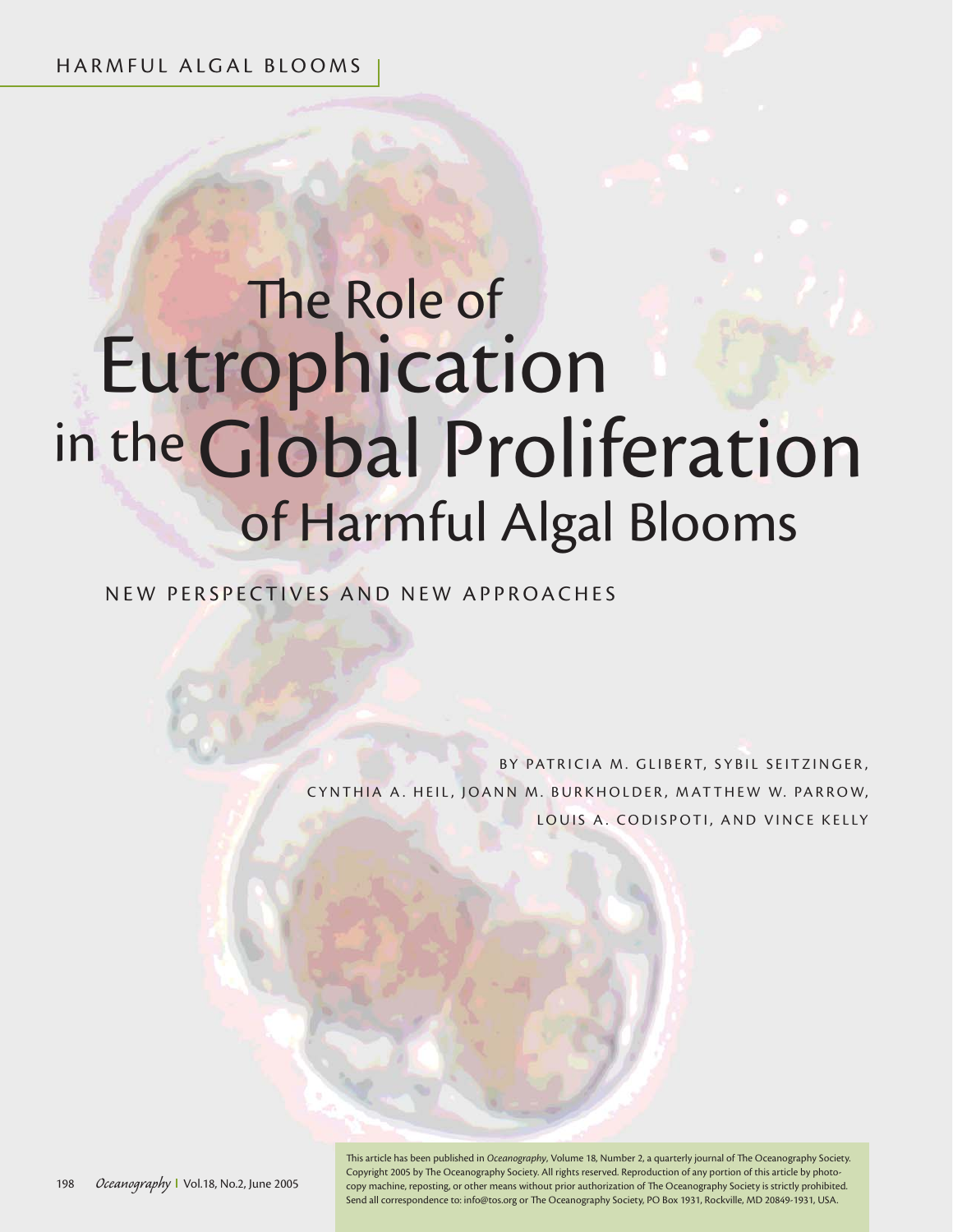Eutrophication is now recognized to be one of the important factors contributing to habitat change and to the geographical and temporal expansion of some harmful algal bloom species...

Cultural eutrophication, the pollution of coastal waters by nutrients, is a result of population growth, food production (agriculture, animal operations and aquaculture), and energy production and consumption, and is considered one of the largest pollution problems globally (Howarth et al., 2002). Population growth and food production result in major changes to the landscape, in turn, increasing sewage discharges and runoff from agriculture and populated lands. In addition to population growth, eutrophication arises from the large increases in the use of chemical fertilizers that began in the 1950s and which are projected to continue to escalate in the coming decades (Smil, 2001). Both nitrogen and phosphorus are of concern in eutrophication, but nitrogen has received far more attention because it often limits primary production in estuaries and coastal waters and because the global application of nitrogen from synthetic fertilizers is far greater than that of phosphorus (more information available at www.ut.ee/~olli/eutr/).

Although cultural eutrophication is occurring globally, nutrient export is not evenly distributed (Seitzinger et al., 2002a). For example, inorganic nitrogen export to coastal waters is estimated to be highest from European and Asian lands, although significant discharge also occurs from the United States and other parts of the world. Furthermore, the rate of nutrient export to coastal waters has increased dramatically in recent years in some parts of the world. China, which consumed less than 5 million tonnes of nitrogen fertilizer in the 1970s, now consumes more than 20 million tonnes per year, representing 25 percent of global nitrogen fertilizer consumption (Figure 1) (more information available at www.fertilizer.org), leading to significant increased nitrogen pollution of its coastal waters.

Global increases in population growth and food production, and consequently eutrophication, have important impacts on the environment, affecting the microbiota of adjacent waters,

for example. Eutrophication is now recognized to be one of the important factors contributing to habitat change and to the geographical and temporal expansion of some harmful algal bloom (HAB) species (Smayda, 1990; Anderson et al., 2002).



Some of the clearest examples of the relationship between HAB frequency and increases in total nutrient loadings to coastal waters come from China. Since the 1970s, when escalation in use of chemical fertilizer began in China, the number of HAB outbreaks has increased over 20-fold, with blooms that now are of greater geographic extent, more toxic, and more prolonged (Anderson et al., 2002). Other examples of a positive relationship between nutrient loading and HAB outbreaks can be found throughout the world. In northern European waters, blooms of the mucus-forming HAB species *Phaeocystis globosa* have been shown to be directly related to the nitrate content of riverine and coastal waters (Lancelot, 1995). In the United States, a relationship between increased nutrient loading from the Mississippi River to the Louisiana shelf and increased abundance of the toxic diatom *Pseudo-nitzschia pseudodelicatissima*  has been documented from examination of the diatom frustules preserved in sediment cores (Parsons et al., 2002).

Indeed, strong positive relationships have been reported between increasing human population and the intensity of some HAB outbreaks. In Puget Sound, in the U.S. Pacific Northwest, where consistent shellfish monitoring has been carried out for decades, a strong positive relationship between the frequency of one algal toxin, paralytic shellfish toxin (PST), and the growth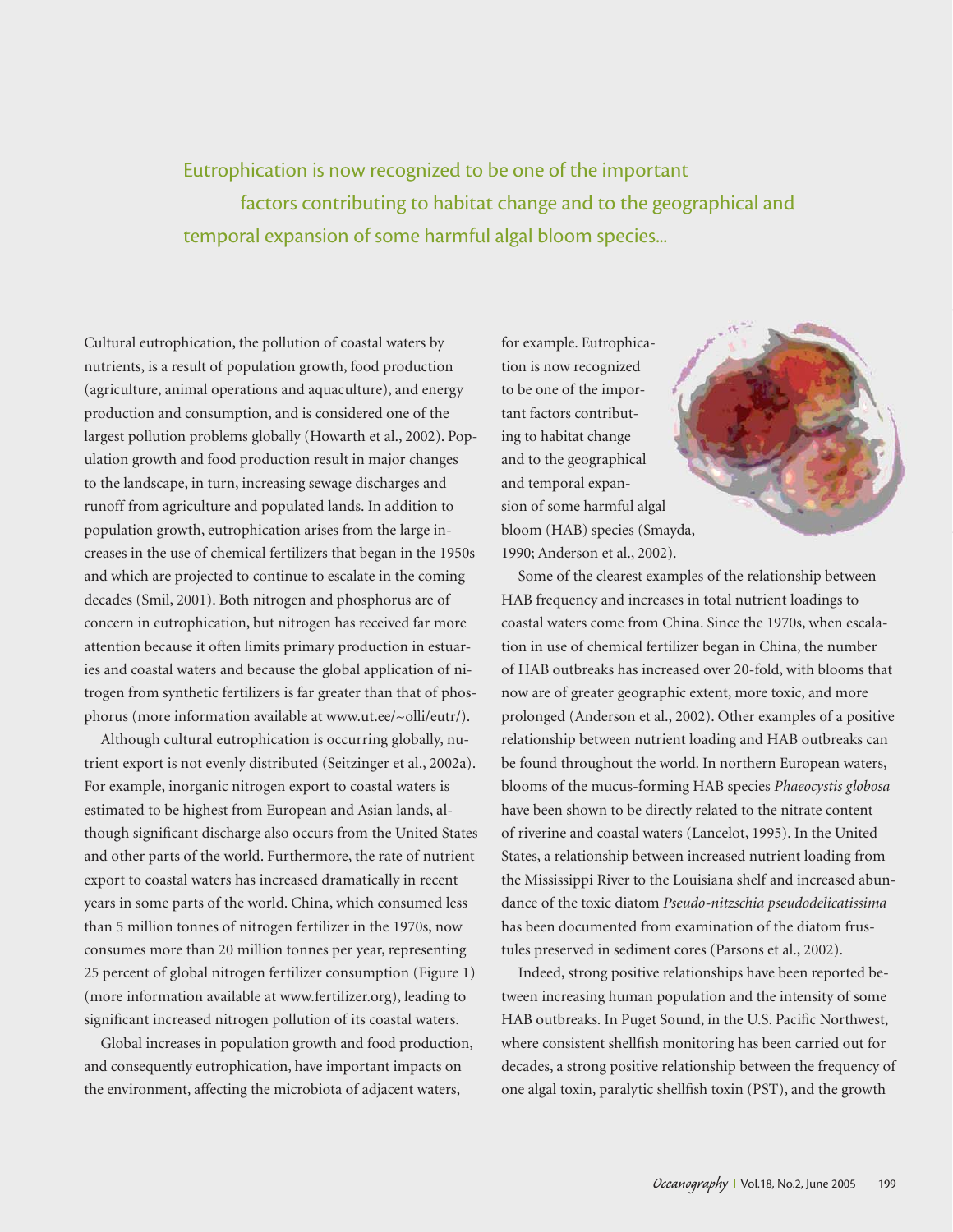in human population has been reported (Trainer et al., 2003) (Figure 2). In this case, eutrophication was considered to be one of the important factors contributing to the increased incidence of PST as intensive monitoring efforts have been in place for many decades.

One mechanism by which eutrophication can shift coastal community structure toward the promotion of HAB species is by changing the ratio of individual nutrients relative to other nutrients. Many studies have examined the relationships between HABs and inorganic

Contribution by global region to the consumption of the world's annual current use of 85 million tonnes of nitrogen



Estimate of the increase in nitrogen fertilizer consumption through the Year 2030



Figure 1. The use of nitrogen fertilizer varies considerably around the globe. Of the 85 million tonnes of nitrogen consumed annually, Asia uses about half. The greatest projected increases in global nitrogen fertilizer are also expected to be in Asia over the next 25 years. Data from the International Fertilizer Industry.

nutrient ratios, such as nitrogen:phosphorus (N:P) or nitrogen:silicon (N:Si) (e.g., Smayda, 1990; 1997), and some successes have been achieved in relating shifts in these ratios to HAB outbreaks (Anderson et al., 2002). In Tolo Harbor, Hong Kong, during the 1980s, the molar ratio of N:P decreased nearly 50 percent as both human population and sewage loading increased several-fold and, concomitantly, the numbers of dinoflagellate HAB outbreaks increased almost ten-fold (Lam and Ho, 1989). Altered nutrient ratios also have been correlated with shifts from diatom-dominated to flagellate-dominated assemblages in some U.S., European, and Asian coastal waters. Even on short time scales, changing nutrient ratios can be related to HAB outbreaks, as in Tunisian aquaculture lagoons where toxic dinoflagellates develop seasonally when N:P ratios change (Romdhane et al., 1998).

While these examples demonstrate the relationship of several HAB species with both total nutrient loading or changes in specific nutrient ratios, many other dinoflagellate species involved in HAB events have not appeared to follow these patterns, leading to much confusion about the role of eutrophication in their development. One of the difficulties in linking nutrient loading to HABs is the multiplicity of factors contributing to HAB species responses to nutrient loading. The inability to universally apply a single criterion, such as the N:P (or other nutrient) ratio, to determine whether eutrophication is stimulating HABs does not negate the utility of this approach. Rather, it underscores the interdependence of environmental factors, physiological factors, and trophic interactions in the out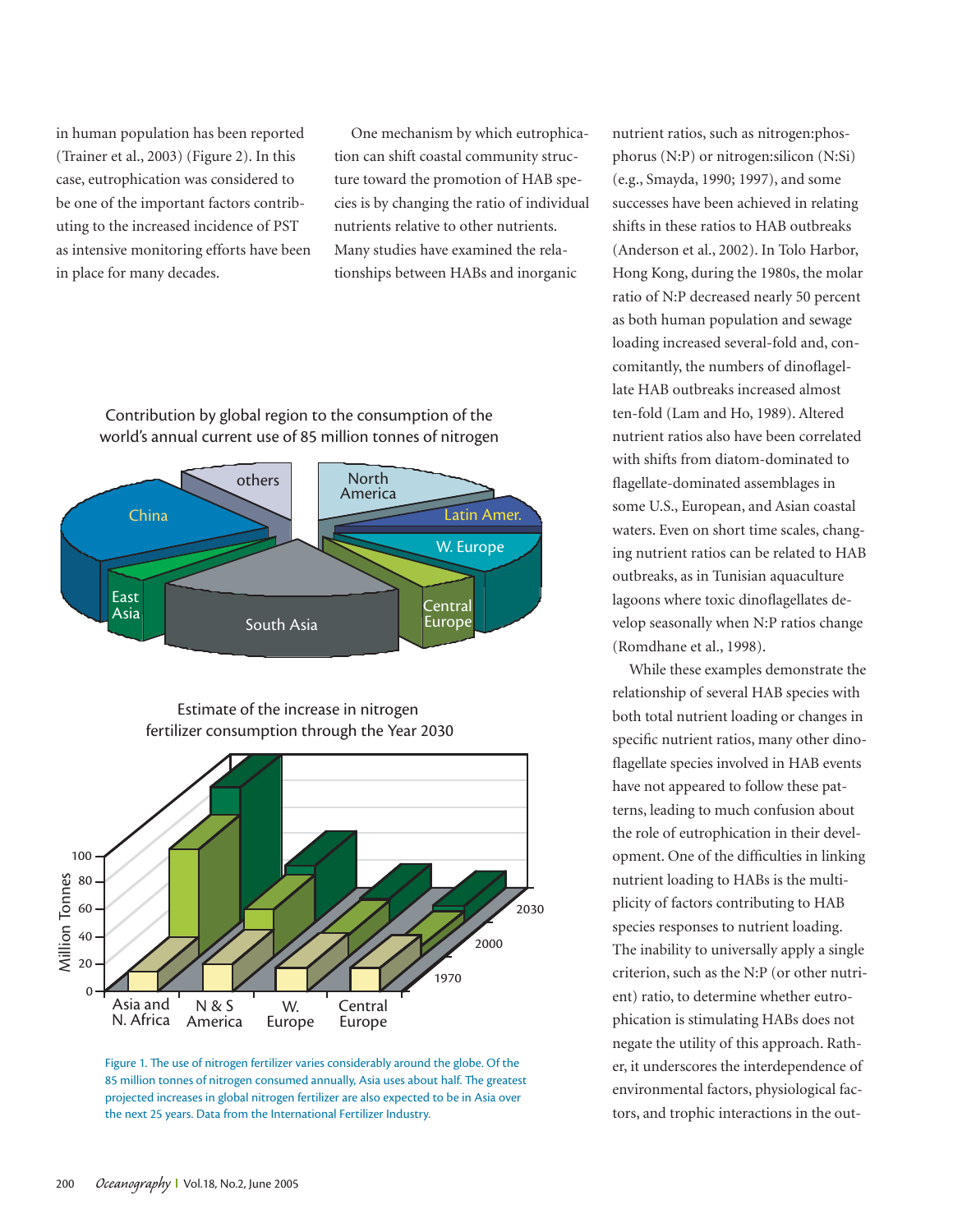come of any species succession, as well as the importance of appropriately scaled temporal and spatial data (Glibert et al., this issue). The old paradigm (that HABs are stimulated by nutrient over-enrichment only if there is a direct and visibly evident increase in their biomass) is giving way to an appreciation for the fact that nutrient enrichment can also indirectly stimulate HABs in more subtle but significant ways over the long term-for example, by increasing hypoxia that, in turn, eliminates filter-feeding shellfish that would have consumed HABs but that can no longer survive in the habitat (Burkholder, 2001).

### **INORGANIC NUTRIENTS ARE NOT THE ONLY NUTRIENT SOURCE FOR MANY HABS**

Inputs of the major nutrients include both inorganic (ammonium, nitrate, nitrite, phosphate, silicate) and organic forms (dissolved organic and particulate matter). The magnitude and changing composition of nutrients, both inorganic and organic, discharged to the coastal zone are beginning to be better understood and quantified. For example, about half of the dissolved nitrogen transported by rivers to the coastal ocean is in the form of dissolved organic nitrogen (DON) (Meybeck, 1982). Dissolved organic matter (DOM), the more inclusive term for organic material containing nutrients as well as carbon, is exported from all natural and anthropogenic land uses in watersheds, but the magnitude and composition of this export is changing as land use changes. While fertilizer use throughout the world is increasing (Vitousek et al., 1997), the fraction of total fertilizer that is composed of or-



Figure 2. An example of the relationship between population growth and HABs. These data are from Puget Sound, Washington, USA, where continuous monitoring of paralytic shellfish poisoning has been ongoing since the mid 1950s. Plotted here is the relationship between human population in the region for the past 40 years (data were derived from the U.S. census) and the average decadal maximum recorded amount of paralytic shellfish toxins (PST). Replotted from Trainer et al. (2003).

ganic material and manures is increasing at a greater rate (Smil, 2001). Worldwide use of urea as a nitrogen fertilizer and feed additive has increased more than 50 percent in the past decade (Glibert et al., in press). Based on fertilizer production and application statistics, it is now estimated that urea represents more than 50 percent of world nitrogen fertilizer use, a dramatic global change in the composition of nitrogen in one decade (Smil, 2001; Glibert et al., in press). The

**Patricia M. Glibert** *(glibert@hpl.umces.edu) is Professor, University of Maryland Center for Environmental Science, Horn Point Laboratory, Cambridge, MD, USA.* **Sybil Seitzinger**  *is Visiting Professor, Rutgers University, Institute of Marine and Coastal Sciences, Rutgers/ NOAA CMER Program, New Brunswick, NJ, USA.* **Cynthia A. Heil** *is Senior Research Scientist, Fish and Wildlife Research Institute, Florida Fish and Wildlife Conservation Commission, St. Petersburg, FL, USA.* **JoAnn M. Burkholder** *is Professor and Director, Center for Applied Aquatic Ecology, North Carolina State University, Raleigh, NC, USA.* **Matthew W. Parrow** *is Postdoctoral Research Associate, Center for Applied Aquatic Ecology, North Carolina State University, Raleigh, NC, USA.* **Louis A. Codispoti** *is Research Professor, University of Maryland Center for Environmental Science, Horn Point Laboratory, Cambridge, MD, USA.* **Vince Kelly** *is Senior Research Assistant, University of Maryland Center for Environmental Science, Horn Point Laboratory, Cambridge, MD, USA.*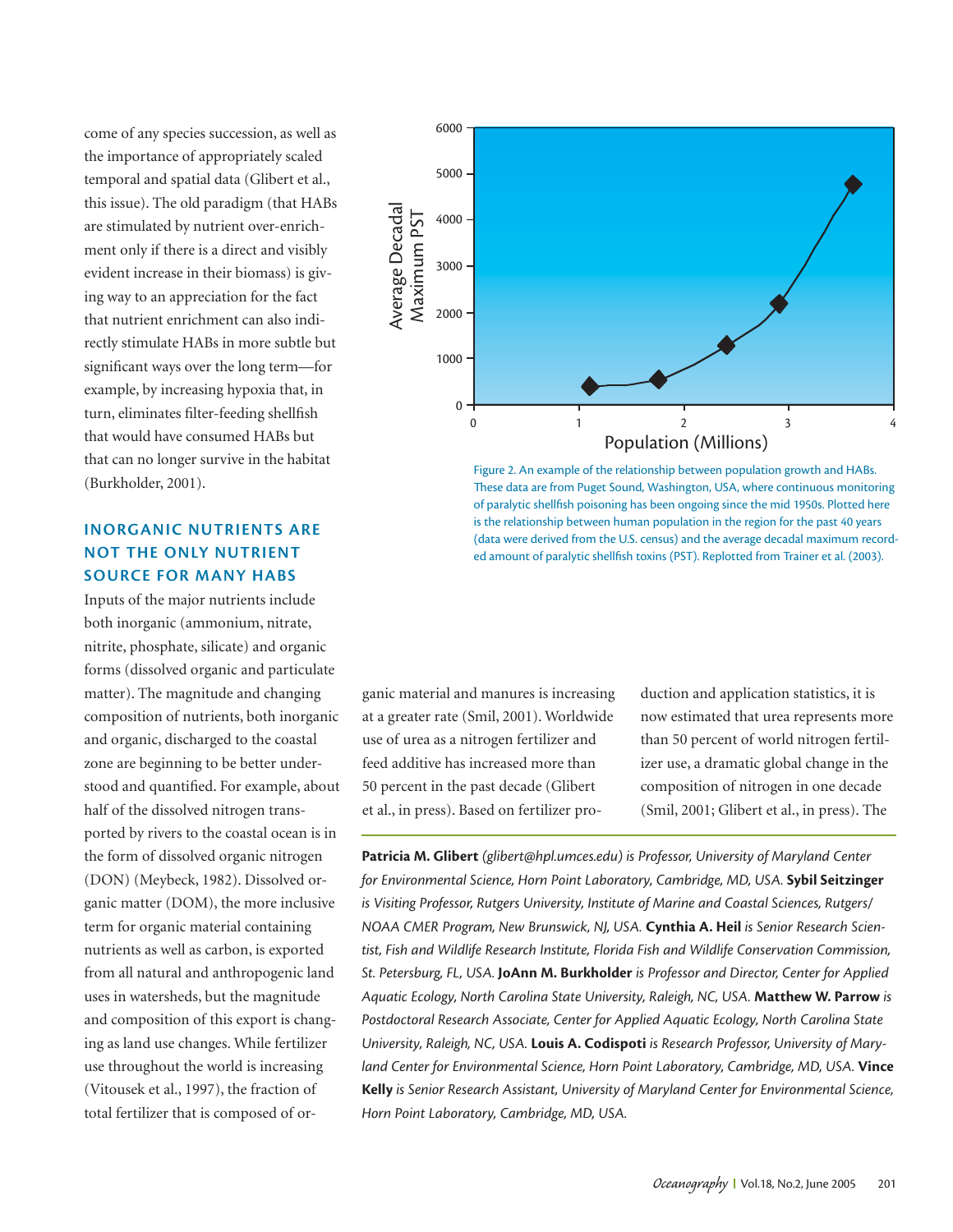development of concentrated animal feed operations in many countries, many located near coastal areas, has also led to massive amounts of organic waste produced in relatively small areas of land that cannot absorb it over the long term (Mallin, 2000).

The mode of delivery of both inorganic and organic nutrients (especially nitrogen) is not restricted to aquatic sources; atmospheric input is also important. In many estuarine and coastal waters the atmosphere may contribute up to 40 percent of the total inorganic plus organic nitrogen inputs (Howarth et al., 2002), and local emissions near large-animal operations and feedlots may be even greater. It has been further demonstrated that DON from atmospheric deposition can stimulate coastal phytoplankton production (Seitzinger and Sanders, 1999), but much remains to be understood in terms of the role of this nutrient source in HAB proliferation.

The chemical composition of DOM exported from agricultural watersheds is not known, but up to 50 percent can be taken up directly or indirectly by estuarine plankton communities (Seitzinger et al., 2002b). The chemical composition, bioavailability, and effects of DOM on coastal plankton communities vary depending on the source of the DOM, the plankton community composition, and the season. *We are beginning to recognize the magnitude of export of DOM, but quantifying its variable composition and the extent to which it is contributing to eutrophication effects within coastal environments is one of the large challenges facing oceanographers today.* 

The significance of organic nutrients

to HAB nutrition is also now beginning to be recognized. Many HAB species rely strictly upon photosynthesis for their energy and use inorganic nutrients (e.g., nitrogen, phosphorus, carbon). Other species, however, use not only photosynthesis but also dissolved or particulate organic nutrients for some or all of their nutrient demands (e.g., Granéli et al., 1999; Stoecker, 1999). Organic nutrients have been shown to be important in the development of blooms of various HAB species, in particular cyanobacteria and dinoflagellates (e.g., Paerl, 1988; Glibert et al., 2001), and the importance of this phenomenon is beginning to be documented around the world. A recent study found that in Florida Bay the cyanobacterial fraction of the algal community was positively correlated with the fraction of nitrogen taken up as urea, and negatively correlated with the fraction of nitrogen taken up from the inorganic source, nitrate (Glibert et al., 2004). Other studies have shown that some cyanobacteria grow faster on urea than on other nitrogen sources (e.g., Berman and Chava, 1999).

In addition to direct uptake, many phytoplankton have other mechanisms to acquire nutrients. These phytoplankton are referred to as mixotrophs (i.e., species that "mix" their strategies for taking up nutrients). They use complex organic molecules for both nutrients and energy, and their pathways for obtaining these nutrient forms include extracellular oxidation and hydrolysis (Figure 3). Some phytoplankton, including an increasing number of HAB species, are now also recognized as able to acquire their nutrients or energy via particle ingestion: they eat! These species can consume (phagocytize) other living organisms or substances produced by them, as illustrated in Figure 3. Many of the physiological and behavioral mechanisms involved in these modes of nutrition are difficult to quantify, and even more difficult to relate to species shifts or dominance. Nevertheless, the list of HAB species with reported mixotrophic capability is long, and includes species such as *Chrysochromulina polylepis*, *Dinophysis norvegica* and *D. acuminata*, *Pfi esteria spp.*, and *Prorocentrum minimum* and *Karlodinium micrum*. Yet, the extent to which they eat depends on other factors that regulate their nutrition. *Prorocentrum minimum*, for example, appears to become proportionately more mixotrophic when it becomes inorganic nutrient-limited (Stoecker et al., 1997); however, it can take up some organic nutrients, including humic substances, when supplied, regardless of nutrient status (Granéli et al., 1985). As would be expected for most organisms that feed, feeding activity by *Pfiesteria spp.* decreases as the cells become engorged with prey.

The complex mixture of organic nutrients in the environment can also have other stimulatory effects on HABs. Organic nutrients may stimulate bacteria or other heterotrophs that, in turn, can stimulate the development of heterotrophic or mixotrophic HAB species by favorably altering the micro-environment. Thus, organic forms of nutrients may have many sources, from synthetic fertilizer, to natural terrestrial sources, to release by other organisms. Organic nutrients are, in turn, used by many HAB species that have multiple acquisition mechanisms.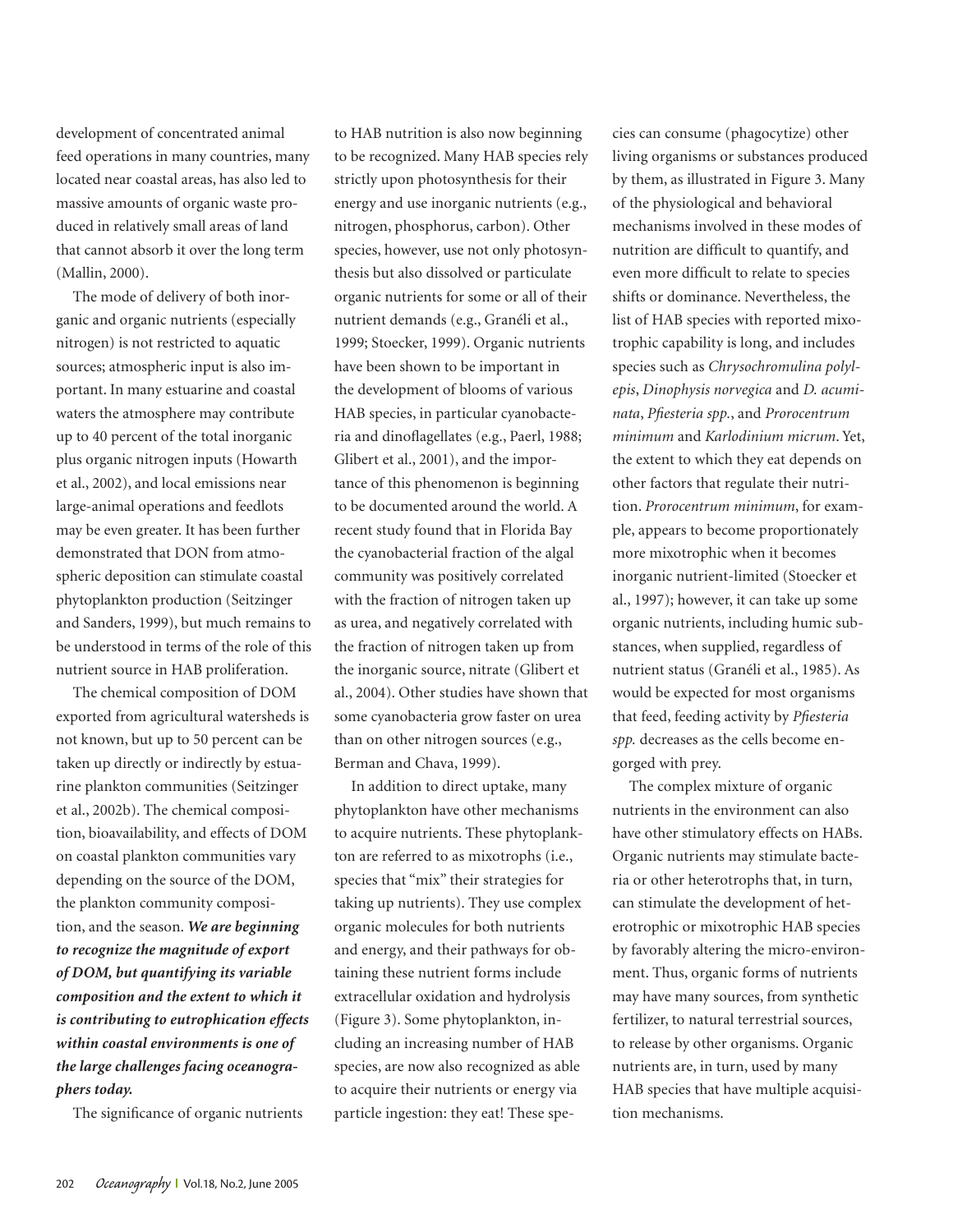### **STR AINS ARE NOT CREATED EQUAL**

Many generalizations about how HAB species respond to nutrient enrichment have been based upon culture studies of only one or a few populations, or strains, of a given species, cultured from a single cell isolated from the natural environment. It is often assumed that the characteristics of one strain maintained for years under highly artificial laboratory conditions are representative of all strains of that species in the natural environment. Not so. Different strains within the same species have been shown to differ

markedly in fundamental traits such as growth characteristics, toxicity, bloomforming behavior, and responses to nutrients and other environmental conditions.

Consideration of strain variations within a given HAB species is fundamentally important because many strains can occur in the natural environment and because laboratory studies using cultured strains are heavily relied upon to interpret, and to predict, how natural populations respond to eutrophication. Among many examples of significant differences among strains in response to nutrients, Doblin et al. (2000) described

differences between strains of the toxigenic dinofl agellate *Gymnodinium catenatum* in their requirement for the micronutrient, selenium. Strom and Bright (2003) found that strains of the dimethylsulphide-producing haptophyte *Emiliania huxleyi* differed in their growth response when given inorganic (nitrate, ammonium) and organic (amino acids) nitrogen sources. All four strains tested grew on nitrate and ammonium, but one strain grew only on the inorganic nitrogen sources and, apparently, could not utilize the organic nitrogen sources. The other three strains showed growth when

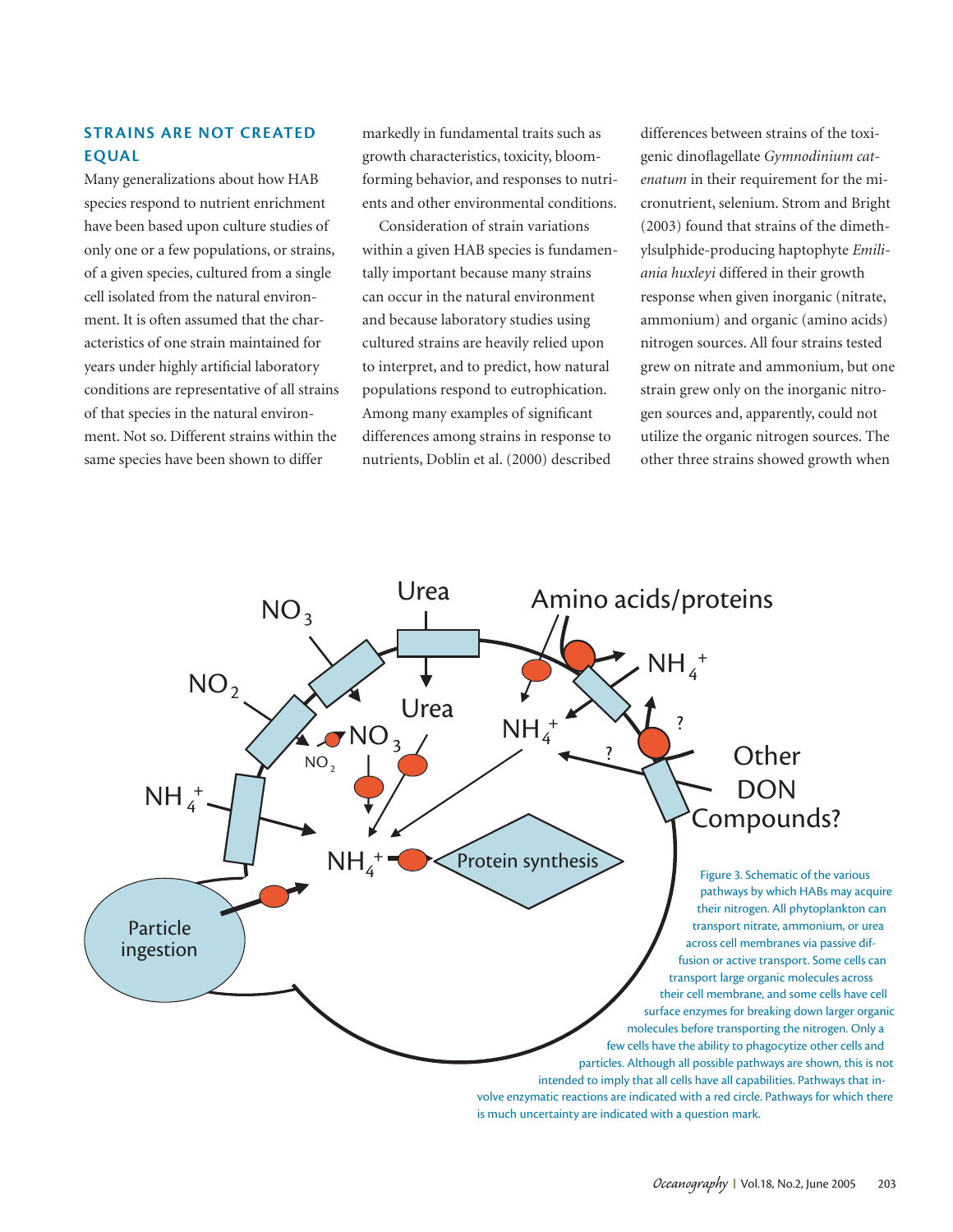given amino acids, but differed in the amino acids that supported growth two of the strains grew on glutamine but not alanine, while the third strain grew on alanine but not glutamine. Such data show the importance of including multiple strains in research to understand the nutritional ecology and physiology of HAB species.

## **PHYSIOLOGY IS COMPLICATED BY ENVIRONMENTAL CONDITIONS, TIMING, AND TROPHIC INTERACTIONS**

The ultimate success of a given species depends upon its ability to exploit the quantity and quality of available nutrients, the timing and intensity of the nutrient supplies, and the interactions with other environmental factors and competitor or consumer species. Further complicating the interpretation of these effects is the response of individual species that may also be separated in time and space from the source of nutrient delivery, as nutrients are consumed, recycled, and transformed. Attempts to relate concentrations of nutrients to HAB abundance may fail even in cases where certain nutrients are stimulatory during bloom development if these nutrients are fully consumed by the time maximum biomass is established.

Many aspects of cellular physiology also impact the affinity of a cell for a particular form of nutrient and the immediate fate of that nutrient once taken up. Thus, a nutrient pulse may be assimilated by cells of the same species at different rates depending on the strains present, their nutritional history, and their growth rates. The timing and intensity of nutrient loading may also be important in maintaining dominance of one species versus stimulating competitor or consumer species. For example, whether nutrients are delivered in the spring with freshwater runoff or in the summer (as is the case in dry years) will impact downstream total algae accumulation, as grazers are more likely to be poised for rapid algal consumption during the warmer months. In addition, it is important to consider whether nutrients are delivered in a pulsed manner, such as that which would follow heavy rainfall, or a more continuous manner, such as may occur from continuous sewage discharge. For example, in the Chesapeake Bay (Glibert et al., 2001) and the Neuse Estuary (both located on the U.S. East Coast) (Springer et al., 2005), blooms of *Prorocentrum minimum* have occurred following nitrogen delivery in heavy spring rains, but this species does not achieve dense blooms during more dry years.

## **NEW TOOLS ARE YIELDING NEW INSIGHTS**

The potential for advances in understanding the impacts of nutrient pollution on and relating eutrophication to HABs and their proliferation is large. New and better tools are providing methodologies for addressing questions related to the complexity of the nutrient pool, the complexities of the time and space scales on which nutrients are delivered, and the complexity of algal nutrition. Three of many examples are briefly highlighted here.

Electrospray ionization mass spectrometry (ESI-MS) is one such new tool. In contrast to past methodologies for studying the DOM pool—which were mostly limited to bulk analysis of total

carbon or nitrogen, analyses of a few individual compounds (e.g., urea, amino acids, specific proteins), or compound classes that account for a small percent of total DOM (e.g., total carbohydrates, total proteins)—ESI-MS permits examination of a large suite of individual compounds in natural mixes of DOM. Ultrafiltration techniques have been used to characterize DOM by broad molecular weight fraction, but such approaches do not allow characterization or identification of individual compounds. ESI-MS makes it possible to determine which compounds are used by organisms, and which are not, and it also makes it possible to follow rates of utilization of specific compounds. This technique also provides molecular weight information of ionizable compounds (in the form of a mass-to-charge ratio [m/z], which equals molecular weight for singly charged compounds) and a measure of concentration as ion abundance. One such data set, in which changes in DOM were followed over a 14-day period, demonstrates very different patterns of use for different compounds. Those with an m/z of 137 and 203 were consumed by the natural plankton community, while the compound with an m/z of 253 was not used (Figure 4). As more researchers use this instrument, compound libraries will be developed, allowing characterization of individual compounds and comparison among patterns in use of specific compounds in comparable ecosystems and by comparable species in different environments.

A classic dilemma in assessing whether and to what extent nutrients are stimulatory to a given HAB is that the reporting and sampling of bloom events typically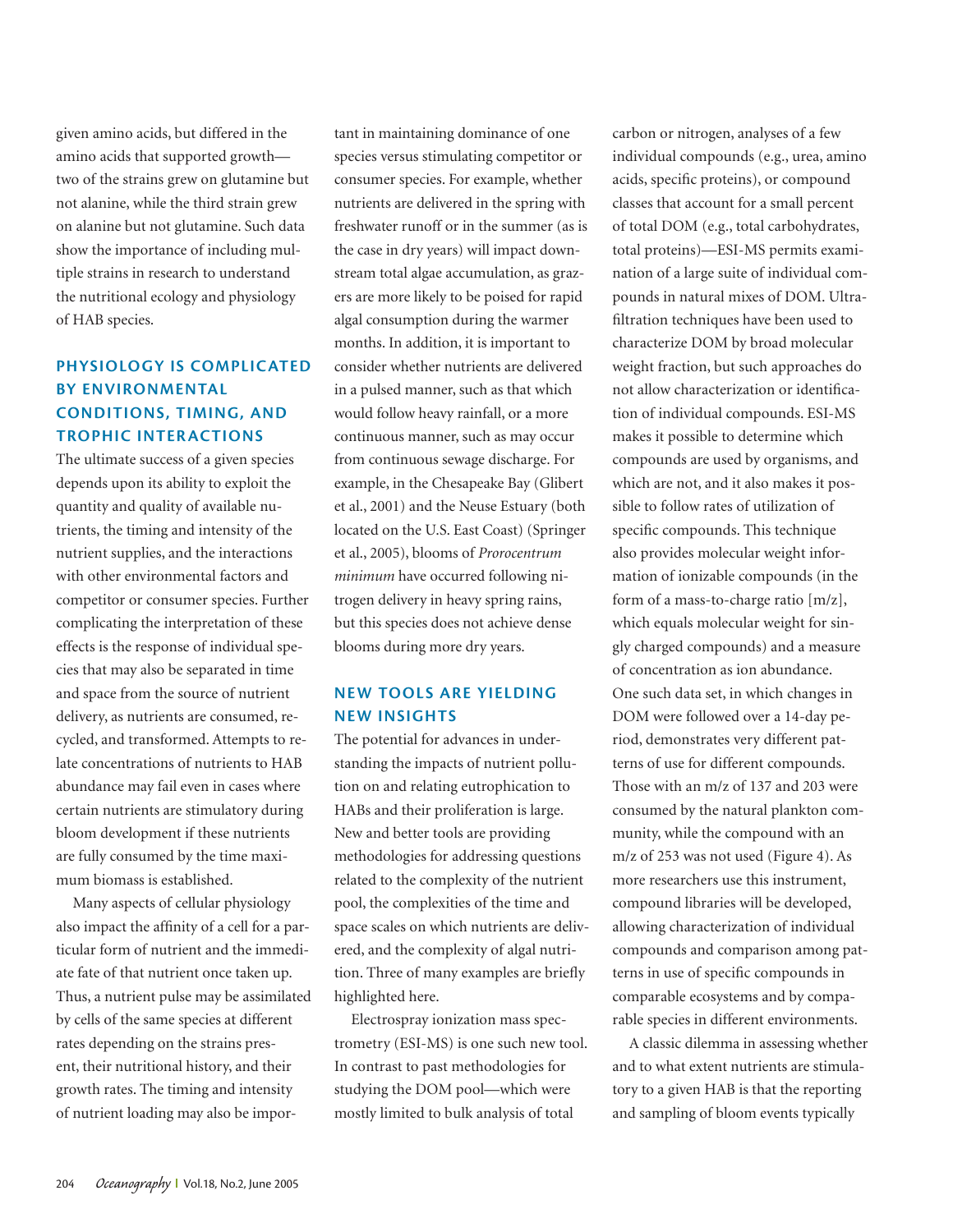

occur *after* the HAB has developed. By that time, many nutrients are consumed, leading to the potentially erroneous conclusion that nutrients are unavailable and therefore unimportant. Traditional approaches for collecting information on nutrient distributions, such as weekly or bimonthly sampling, are also inadequate to detect the short-lived nutrient pulses that often follow meteorological events. Development of *in situ* nutrient monitors has provided a tool to begin resolving the all-important antecedent conditions and to provide sufficient resolution of the temporal scale. Deployments of these monitors in the tributaries draining agricultural lands in the Chesapeake Bay watershed have shown trends in nutrient concentrations that vary with different nutrient sources and that are heavily driven by rainfall events (Figure 5). In one such deployment, coincident with the rainfall events, phosphate "spikes" were recorded, lasting only hours, after

which concentrations decreased but remained elevated for several days in comparison to conditions prior to the precipitation events. In the same study, maximum nitrate + nitrite concentrations lagged behind rainfall events by several days, suggesting either a groundwater discharge following the rain or microbial transformation of reduced nitrogen (e.g., ammonium and urea) following its delivery. Fine-scale temporal resolution in nutrient concentrations also makes it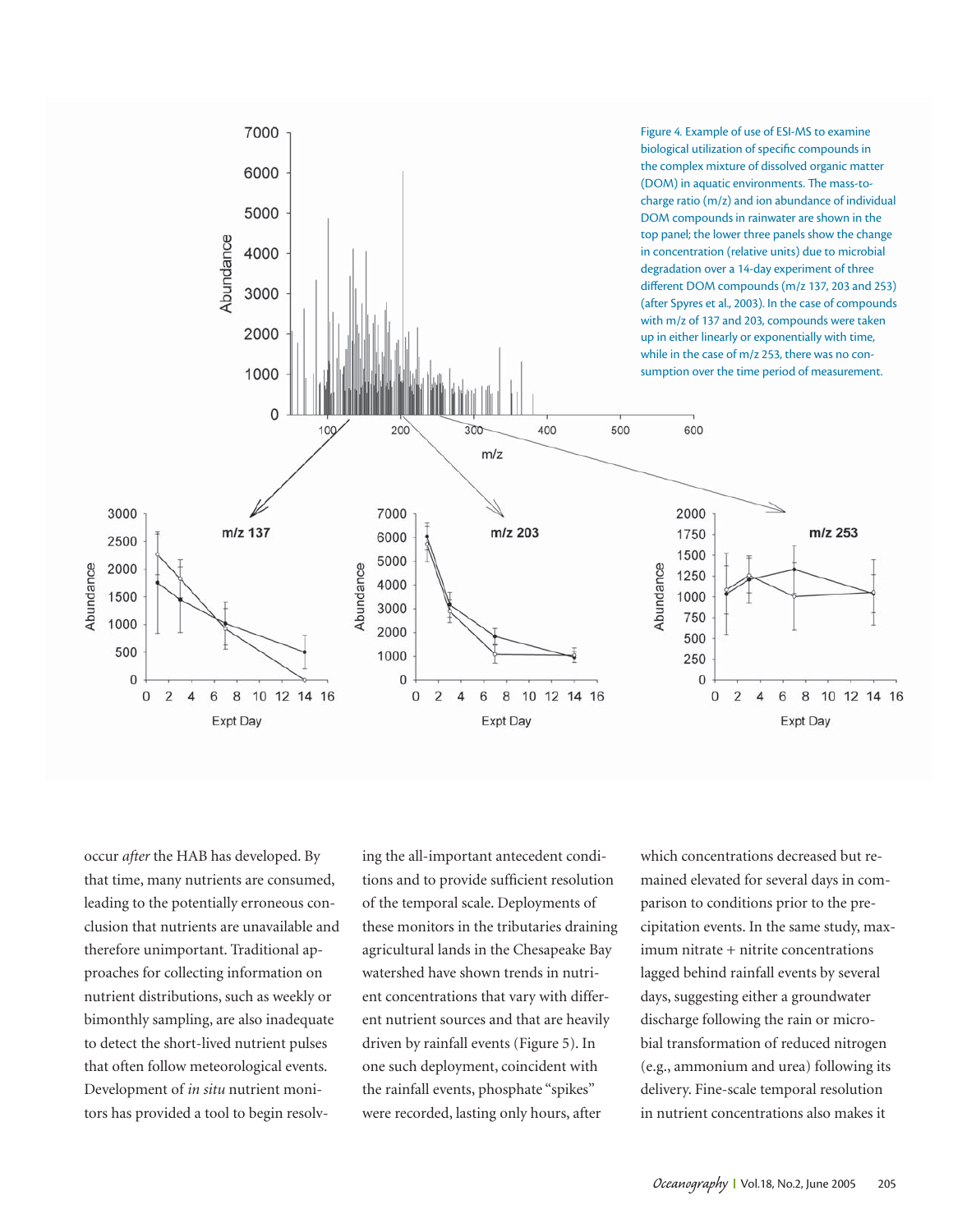

Figure 5. Time series of nitrate + nitrite (upper panel), phosphate (middle panel), and rainfall and salinity (lower panel) in the Pocomoke River, one tributary of the Chesapeake Bay, in which *in situ* nutrient sensors were used for the dates indicted in 2001. The solid black points are reference samples that were collected simultaneously by a small boat. In the upper two panels, the solid green points are the values for chlorophyll *a* determined from the same samples collected from the boat. The lower panel displays rainfall events (as measured at Snow Hill, Maryland, USA) and the fluctuations in salinity. Data from L. Codispoti and colleagues, University of Maryland Center for Environmental Science, Horn Point Laboratory, Cambridge, Maryland, unpublished.



Figure 6. Ratio of (nitrate + nitrite): phosphate<sup>-</sup> and daily rainfall during the same in situ nutrient instrument deployment shown in Figure 5.

possible to calculate the N:P (in this case, nitrate + nitrite:phosphate) ratio of the dissolved inorganic nutrients (Figure 6). In this example, N:P ratios ranged from less than 1 to greater than 10 over a several-day time span. Most interesting is the fact that chlorophyll *a* concentrations increased several-fold after the shortterm increase in nitrogen availability. While increases in nitrate + nitrite following the rainfall drove the ratio higher, it was the draw-down of nitrogen that resulted in sharp declines in this ratio and increases in chlorophyll *a* based on weekly sampling—following each shortterm N spike. Use of these types of *in situ* instruments in conjunction with other remote methods for resolving additional environmental characteristics (Babin et al., this issue) will yield the resolution necessary to define the ephemeral changes in nutrients that can be significant to phytoplankton cells.

Flow cytometry, a methodology for rapidly measuring intrinsic or applied (stained) optical characteristics of individual cells, has been used to study the occurrence, abundance, physiology, and diversity of aquatic microorganisms for the past two decades. This technology has been increasingly applied to the study of HAB species, for example, to generally enumerate and specifically identify harmful algal cells in cultures and natural samples. More recently, flow cytometry also has been used as a tool for tracking changes in the complex structure of aquatic microbial communities (including viruses, pathogenic bacteria, and harmful algae) as related to seasonal cycles, nutrients, or bloom age. Such studies, including recent *in situ* flow cytometric investigations of phy-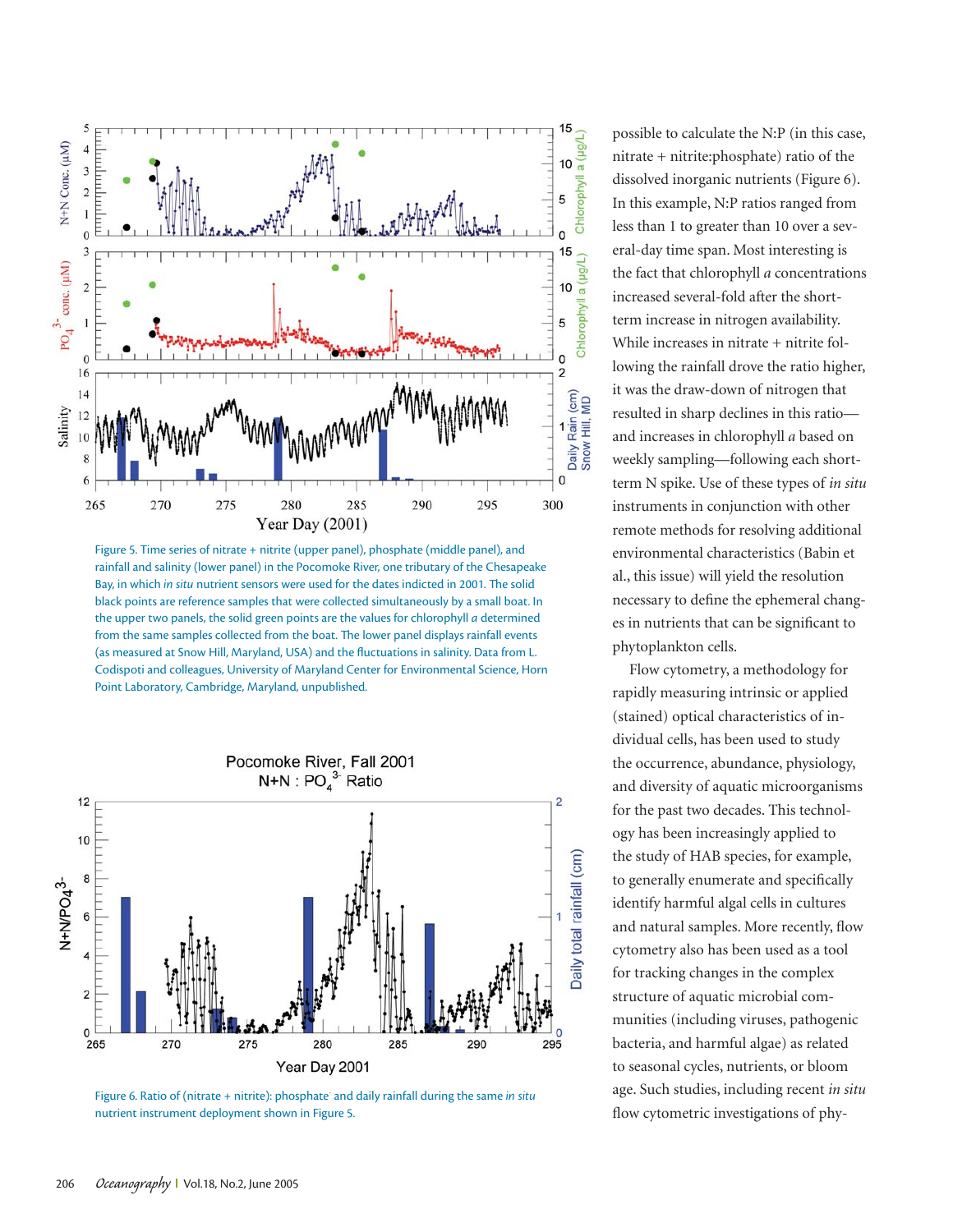

Figure 7. (A) Thin-section electron micrograph of a *Pfiesteria piscicida* flagellated cell showing the large food vacuole in the upper portion of the cell (fv), a kleptochloroplast in the food vacuole (kch), and starch grains (st) apparently produced by the kleptochloroplast. The kleptochloroplast had been ingested from a cryptomonad algal prey cell, and had been retained inside the food vacuole for at least 7 days. Scale bar  $= 5 \mu m$  (modified from Lewitus et al., 1999). (B) Two cryptoperidiniopsoid dinoflagellates with food vacuoles containing ingested chloroplast material (red) from cryptomonad algal prey. Scale bar =  $10 \mu m$  (modified from Parrow and Burkholder, 2004).

toplankton assemblages, are providing valuable insights about biological factors (e.g., infection, competition, grazing) that influence the occurrence and distribution of HABs.

Recently, the cell sorting capacity of some flow cytometers has been applied, as well, to assess modes of nutrition by HAB species. For example, one group of HABs that exhibits complex nutritional assimilation is *Pfiesteria* and the related pfiesteria-like species—small heterotrophic dinoflagellates that can kill finfish and shellfish by a combination of toxin production and feeding activity (Burkholder et al., 2001). These dinoflagellates do not have their own chloroplasts, but can consume them from algal prey (Lewitus et al., 1999) (Figure 7A). The consumed "kleptochloroplasts"—or stolen chloroplasts—may benefit these cells for short periods (hours to days) by allowing photosynthesis to occur without the cellular expenditure of manufacturing the organelle. Other closely related species, such as some strains of cryptoperidiniopsoids, consume algal prey but may not retain the chloroplasts. Cryptoperidiniopsoids that have eaten algal prey are pigmented because of the algal pigments consumed, whereas those that have not fed are colorless. Flow cytometry has been used to sort live cryptoperidiniopsoids after feeding trials with cryptomonad algae (Figure 7B), and to separate the pigmented cryptoperidiniopsoid cells from the non-pigmented cells (Figure 8). The pigmented dinoflagellates lost or digested the chloroplast material in their food vacuoles within 48 hours. Overall, these experiments show that heterotrophic HAB species may sometimes benefit from photosynthesis derived from ingested chloroplasts (Lewitus et al., 1999), while in other cases they may not (Parrow and Burkholder, 2003). Differentiation between kleptoplastidy and simple digestion is problematic, but application of flow cytometry is leading to a better understanding of these phenomena in different species and strains, and the possible metabolic benefit derived from such behavior.

#### **CONCLUSIONS**

The complexities of nutrient sources, timing of delivery, nutritional mechanisms, complexities of the interactions among members of the microbial community, and intrinsic differences in physiology and behavior among strains within HAB species often make it difficult to differentiate the role of eutrophication in development of HABs from other mechanisms that structure populations. Consideration of the full suite of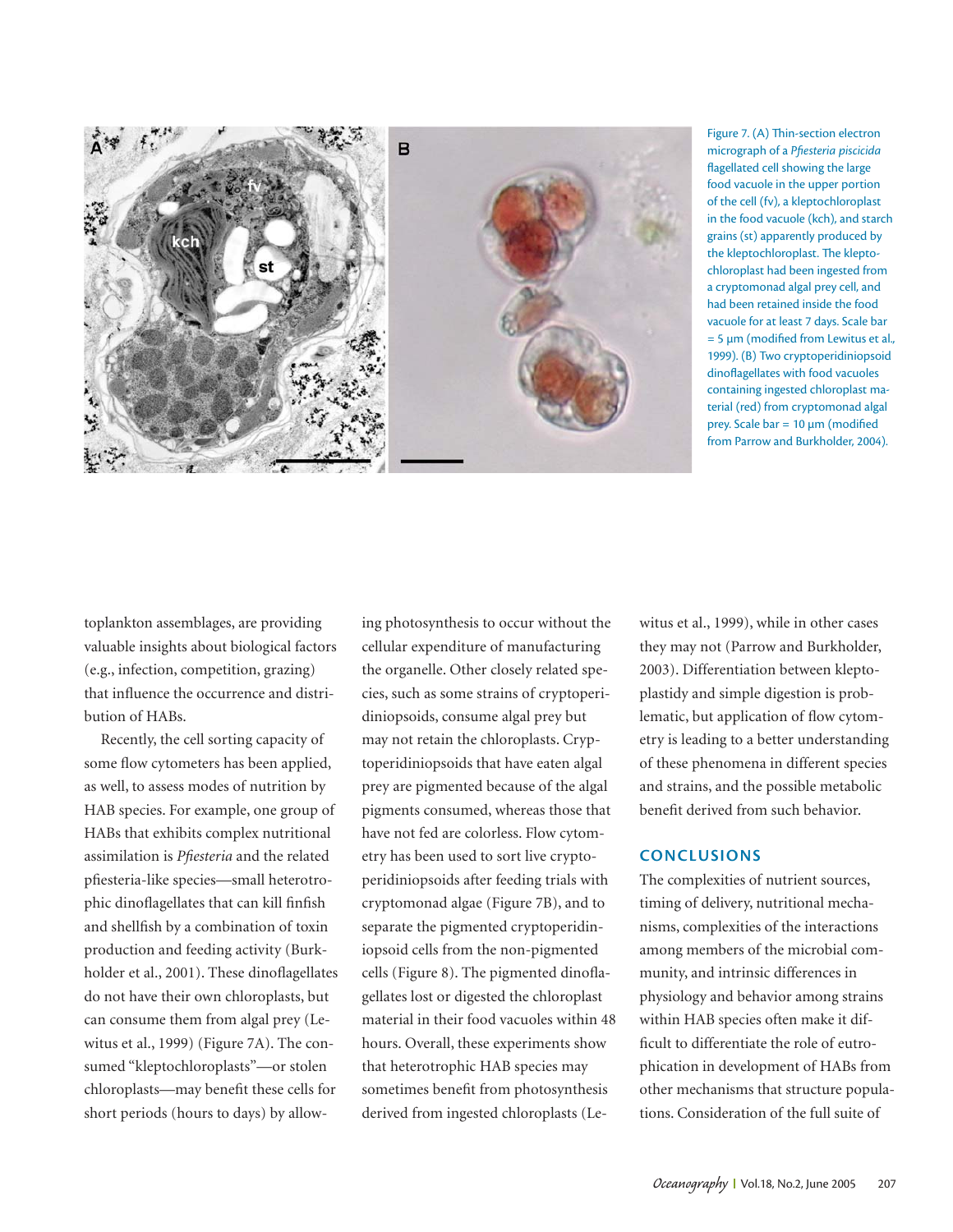

Figure 8. Flow cytometric histograms of side angle light scatter versus red autofluorescence (indicating chlorophyll a, chla). Each data point denotes 1 cell. (A) Time = 0, a mixed culture containing algal prey cells and feeding dinoflagellates. The boxed region demonstrates the sorting parameters used to select dinoflagellates with red autofluorescence of similar intensity to that of the algal prey. The dinoflagellates meeting these criteria were sorted and collected. (B) The sorted populations, reanalyzed under the same parameters 48 h later exhibited no detectable chla autofluorescence and therefore clustered at the y-axis. AU = arbitrary units (from Parrow and Burkholder, 2003).

organic and inorganic nutrient forms, the timing of inputs, and the range of nutritional mechanisms, including mixotrophy and heterotrophy, will advance understanding of when and where certain species may dominate under specific nutrient regimes. Impacts on the coastal zone from the increasing use of synthetic and manure fertilizers are projected to worsen worldwide, especially in regions that are already sustaining increased proliferations of HABs.

#### **ACKNOWLEDGEMENTS**

The ideas and research presented in this paper were developed under several funding sources, including the NOAA

ECOHAB and MERHAB programs, Maryland and New Jersey Sea Grant, and NOAA South Florida Ecosystem Research and Monitoring Program. We wish to thank J. Alexander and C. Solomon for contributing to the work presented here, and V. Trainer for sharing graphics. This is Contribution No. 128 from the ECOHAB Program, NJSG-05- 586 from NOAA Sea Grant, and 3837 from the University of Maryland Center for Environmental Science.

#### **REFERENCES**

Anderson D., P.M. Glibert, and J.M. Burkholder. 2002. Harmful algal blooms and eutrophication: Nutrient sources, composition, and consequences. *Estuaries* 25:704-726.

- Berman, T. and S. Chava. 1999. Algal growth on organic compounds as nitrogen sources. *Journal of Plankton Research* 21:1423-1437.
- Burkholder, J.M. 2001. Beyond algal blooms, oxygen deficits and fish kills: Chronic, long-term impacts of nutrient pollution on aquatic ecosystems. Pp. in *Waters in Peril*, L. Bendell-Young and P. Gallaugher, eds. Kluwer Academic Publisher, Norwell, Massachusetts, USA.
- Burkholder, J.M., H.B. Glasgow, and N.J. Deamer-Melia. 2001. Overview and present status of the toxic *Pfiesteria* complex. *Phycologia* 40:186-214.
- Doblin, M.A., S.I. Blackburn, and G.M. Hallegraeff. 2000. Intraspecific variation in the selenium requirement of different geographic strains of the toxic dinoflagellate *Gymnodinium catenatum. Journal of Plankton Research* 22:421-432.
- Glibert, P.M., R. Magnien, M.W. Lomas, J. Alex-